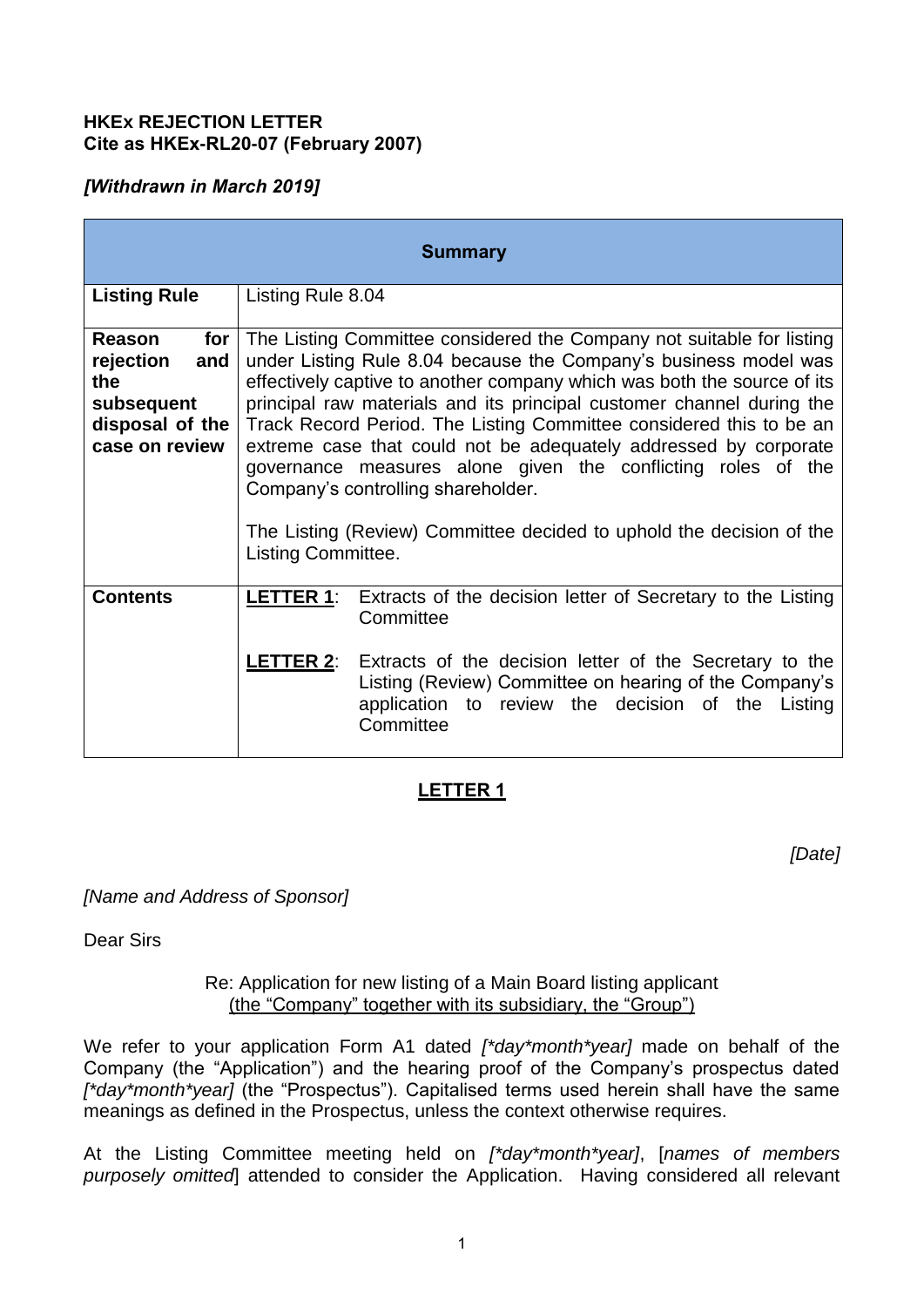facts and circumstances in totality, which include, inter alia, the business model of the Company, the Director's conflicting roles and the corporate governance measures adopted by the Company, the Listing Committee considered that the Company is not suitable for listing as required by Listing Rule 8.04. Accordingly, the Company's listing application is rejected. Further reasons for the Listing Committee's decision are set forth below.

#### **Captive business model**

The Company's business model is captive in a way that the sourcing of its principal raw materials ([*over 90%*] of total purchase of principal raw materials during the Track Record Period) and its principal customer channel ([*approximately 60%*] of total sales during the Track Record Period) are dominated by the same party, [*Entity X*]. The pricing of the purchases from and the sales made to [*Entity X*] are not in line with market prices, where the purchases are made at 10% to 45% and sales are made at 5% to 35% higher than market prices. [*Entity X*] acts as a "middle-man" between the Company and its largest ultimate customer [*Entity Y*], at a pre-determined commission rate.

The Listing Committee considered that the Company's application was an extreme case. There were concerns about the Company's reliance on a major customer which was also the Company's major supplier. There had been instances in the past of high reliance on a customer or high reliance on a supplier, but none where there was high reliance on one party as both supplier and customer. The Company's relationship with [*Entity X*] is fundamental to its business and the Company has not shown that it is capable of carrying on its business independently of [*Entity X*]. This has translated into a concern about the suitability of the Company for listing for the purposes of Listing Rule 8.04.

## **Mr. Q's conflicting roles**

[*Mr. Q*], the Company's chairman, executive director and controlling shareholder, had been a senior management member of the predecessor of [*Entity X*] prior to the establishment of the Company and has maintained a good relationship with [*Entity X*]. Although the Directors and the Sponsor confirmed that [*Entity X*] is an independent third party of the Company and does not have any common shareholder or management to that of the Company, during the vetting process the Listing Division noted that [*Mr. Q*] had signed *[a number of]* technical agreements in relation to the technical standards required by [*Entity Y*] ("Technical Agreements") in the capacity of [*Entity X*]'s representative. As evidenced by the opinion of the PRC legal advisers to the Company, [*Mr. Q*] is not duly authorised to sign on behalf of [*Entity X*].

With [*Entity X*]'s endorsement of the Technical Agreements signed by [*Mr. Q*], it has appeared that [*Mr. Q*] may have acted as an agent for both the Company and [*Entity X*] in conducting relevant transactions. In the case of the Company which operates in a captive business model, where both the sales and supplies are dominated by the same independent third party, [*Mr. Q*]'s dual role raises concerns as to whether [*Mr. Q*] will act in the best interests of the Company and its shareholders as a whole, and avoid any potential conflict of interests and duty as required under Listing Rules 2.03 and 3.08.

On the other hand, if [*Mr. Q*] did not act as an agent for both the Company and [*Entity X*], [*Mr. Q*]'s signing of the Technical Agreements with [*Entity Y*] on behalf of [*Entity X*] and the Sponsor's submissions demonstrates an unusually close relationship between the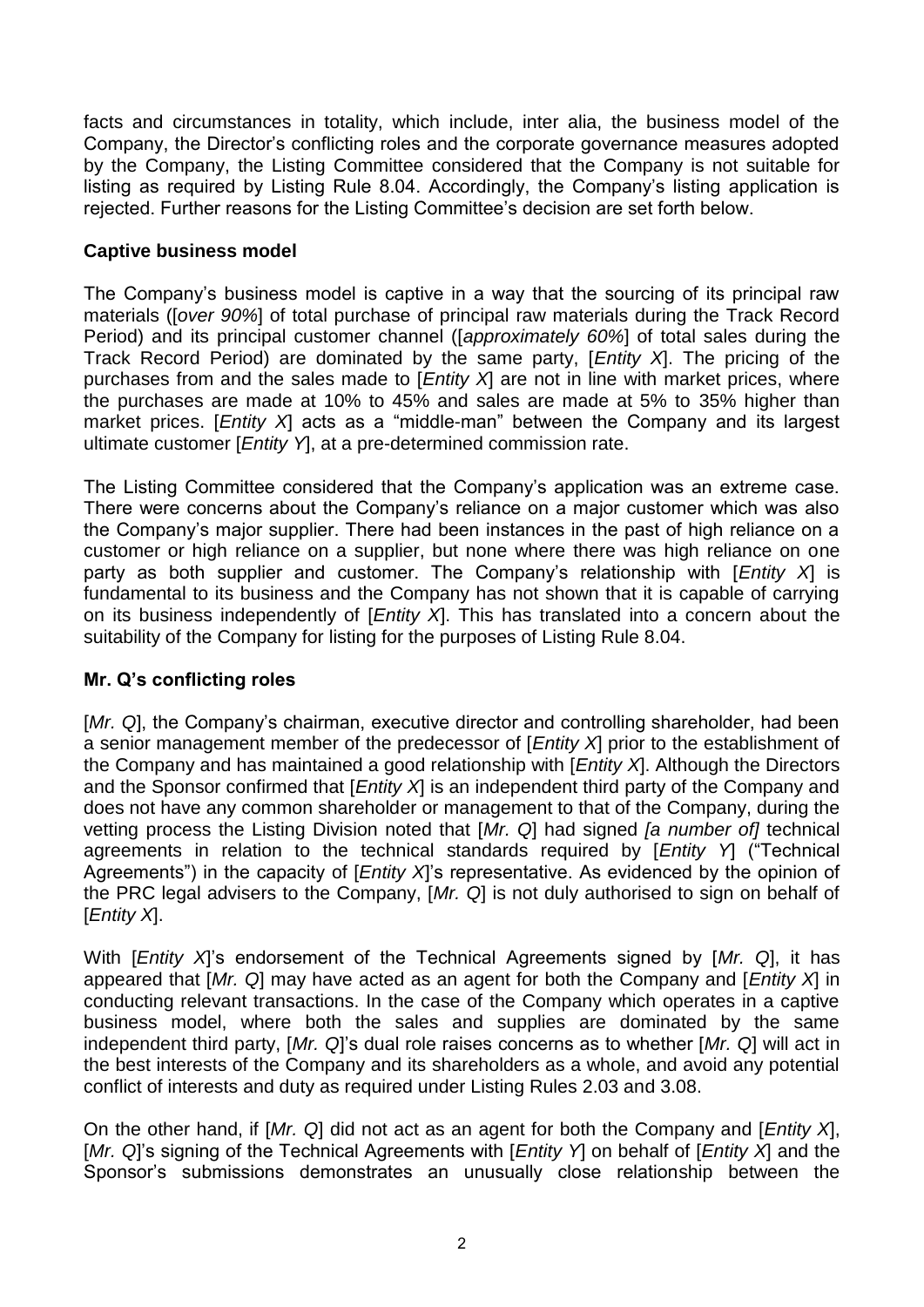Company and [*Entity X*]. In this regard, although there is no evidence of common shareholding and management between the two parties, the Listing Committee remains concerned as to (i) transfer pricing practices between the two parties; (ii) potential conflicts of interests between the two parties; and (iii) how the performance of the Company may be independently evaluated, given that there were no specific corporate governance measures in place during the Track Record Period to ensure that the business transactions were carried out on normal commercial terms.

#### **Conclusion**

The Listing Committee considered that the Company's application raised issues that could not be addressed by corporate governance measures alone and resolved that the Company was not suitable for listing under Listing Rule 8.04. Accordingly, the Company's listing application is rejected.

Pursuant to Rule 2B.07(1) of the Listing Rules, the Company has the right to have this decision reviewed by the Listing (Review) Committee.

*[Portion of Letter Purposely Omitted]* 

Yours faithfully, For and on behalf of The Stock Exchange of Hong Kong Limited

*[Signed]* 

Secretary to the Listing Committee

## **LETTER 2**

*[Date]*

*[Name and Address of Sponsor]* 

Dear Sirs

#### Re: Review Hearing of the Listing (Review) Committee (the "Review Hearing") regarding the Company Date of the Review Hearing: *[\* day \* month\* year]*

On *[\*day\*month\*year]*, the Listing (Review) Committee of The Stock Exchange of Hong Kong Limited conducted a review hearing (the "Review Hearing") to consider an application from the Company for a review of the decision of the Listing Committee of *[\*day\*month\*year]* and set out in the *[LETTER 1]* dated *[\* day\*month\* year]* (the "First Decision").

The Review Hearing was conducted before the Listing (Review) Committee comprising *[names of members purposely omitted]* (the "Review Committee").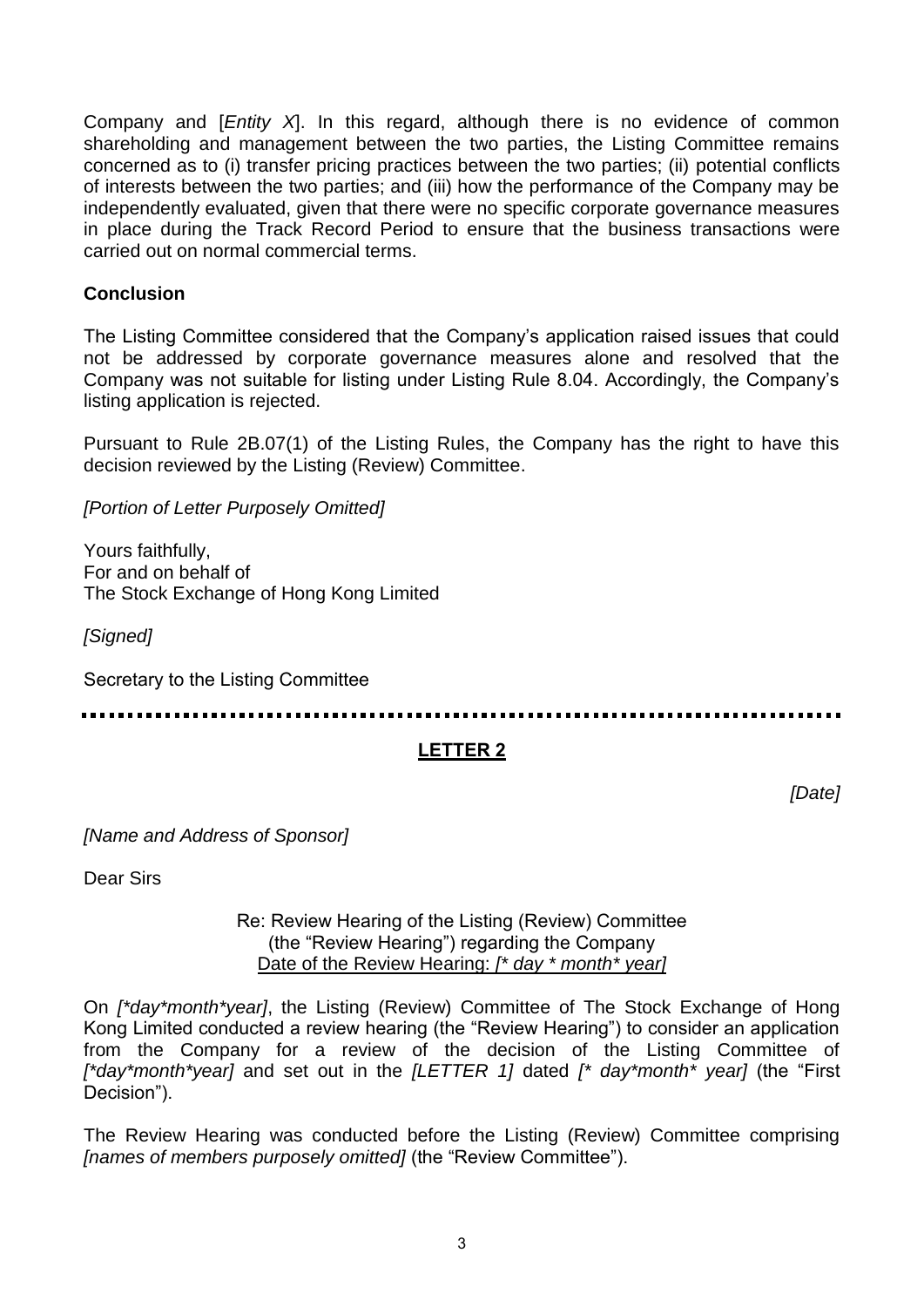## **Decision**

The Review Committee considered the submissions (both written and oral) made by the Company and the Listing Division. The Review Committee decided to uphold the First Decision to reject the Company's listing application on the basis that the Company was not suitable for listing under Rule 8.04 of the Listing Rules.

### **Reasons**

The Review Committee arrived at its decision for the following reasons:

- 1. The Review Committee noted that the Company operated in a captive business model. There was high reliance on one supplier for its raw materials and at the same time, high reliance on one distributor for the distribution network to one customer. The Review Committee agreed with the Listing Committee at first instance that the Company's application was an extreme case. The Review Committee had concerns about the Company's reliance on a major customer which was also the Company's major supplier. The Review Committee believed that the Company should show that it was capable of carrying on its business independent of [*Entity X*] which was acting as a "middle-man".
- 2. The Review Committee was of the view that the Company and its directors lacked understanding of the importance of corporate governance. The Review Committee noted that [*Mr. Q*] had signed *[a number of]* Technical Agreements in the capacity of [*Entity X*]'s representative and that, as evidenced by the PRC legal advisers' opinion, [*Mr. Q*] was not duly authorised to sign on behalf of [*Entity X*]. The Review Committee was concerned that [*Mr. Q*] had conflicting roles.

With [*Entity X*]'s endorsement of the Technical Agreements signed by [*Mr. Q*], it appeared that [*Mr. Q*] might have acted as agent for both the Company and [*Entity X*] in conducting relevant transactions. In the case of the Company which operated in a captive business model, where both the sales and supplies were dominated by the same independent third party, [*Mr. Q*]'s dual role raised concerns as to whether [*Mr. Q*] would act in the best interests of the Company and its shareholders as a whole, and avoid any potential conflict of interests and duty as required by Rules 2.03 and 3.08.

On the other hand, if [*Mr. Q*] did not act as an agent for both the Company and [*Entity X*], [*Mr. Q*]'s signing of the Technical Agreements with [*Entity Y*] on behalf of [*Entity X*] and the Sponsor's submission demonstrated an unusual close relationship between the Company and [*Entity X*]. In this regard, although there was no evidence of common shareholding and management between the two parties, the Review Committee was concerned as to (i) transfer pricing practices between the two parties; (ii) potential conflicts of interests between the two parties; and (iii) how the performance of the Company might be independently evaluated, given that there were no specific corporate governance measures in place during the Track Record Period to ensure that the business transactions were carried out on normal commercial terms.